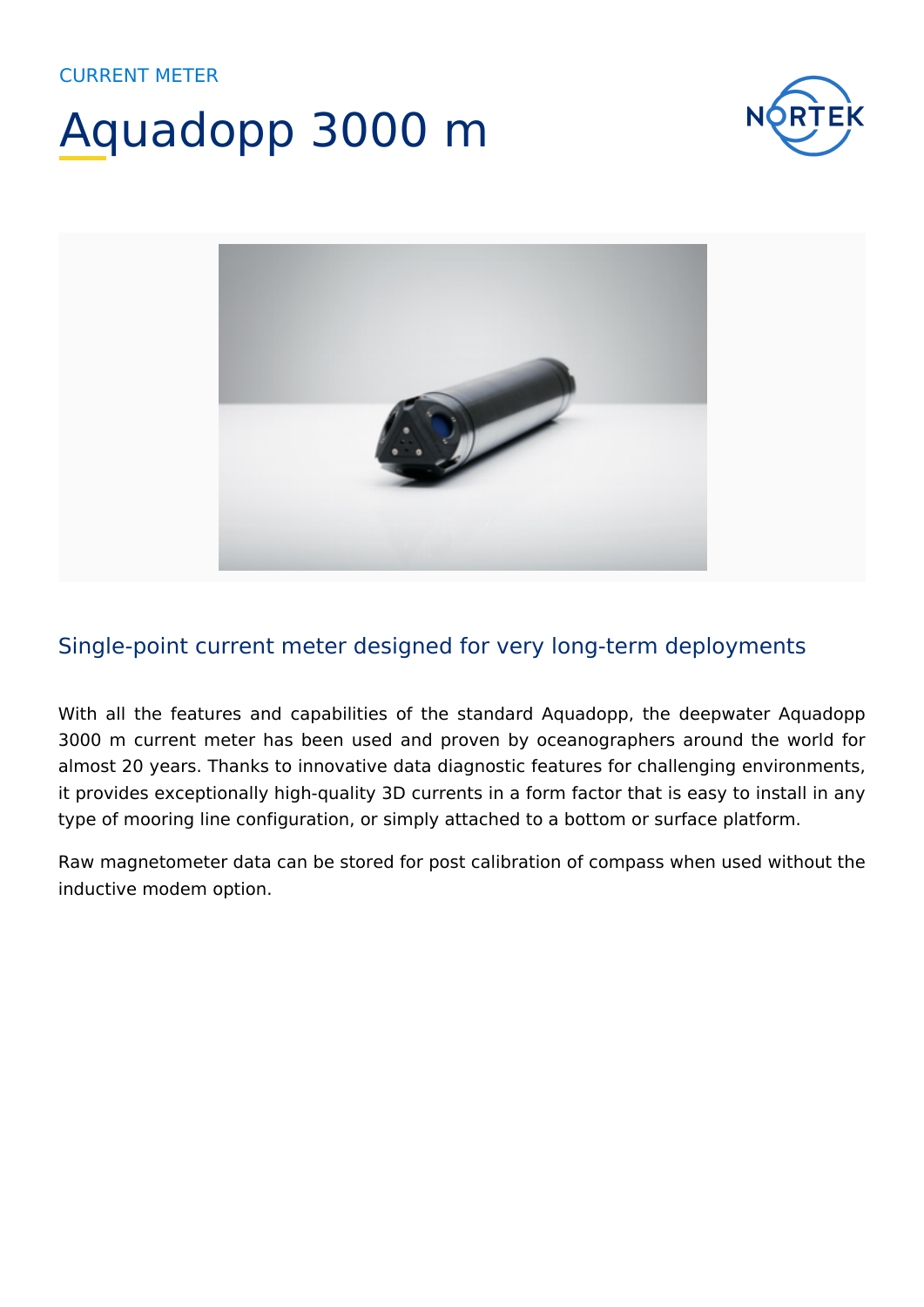## Aquadopp 3000 m



## **Highlights**

- $\checkmark$  Single-point current meter
- $\sqrt{\phantom{a}}$  Designed for very long-term deployments
- $\sqrt{\phantom{a}}$  Diagnostics mode for mooring performance evaluation

### Applications

- $\checkmark$  Studies of deep-water currents
- $\checkmark$  Studies of tidal currents
- $\sqrt{\phantom{a}}$  Attached to mooring lines
- $\checkmark$  In conjunction with riser monitoring systems
- $\sqrt{\phantom{a}}$  Measurements of unaffected currents from physical structures
- $\sqrt{\phantom{a}}$  Alternative to conventional current meters with errors due to fouling
- $\checkmark$  Combination of currents and highaccuracy CTD data
- $\sqrt{\phantom{a}}$  Near-bed current measurements from landers
- $\sqrt{\phantom{a}}$  Deep ocean mining support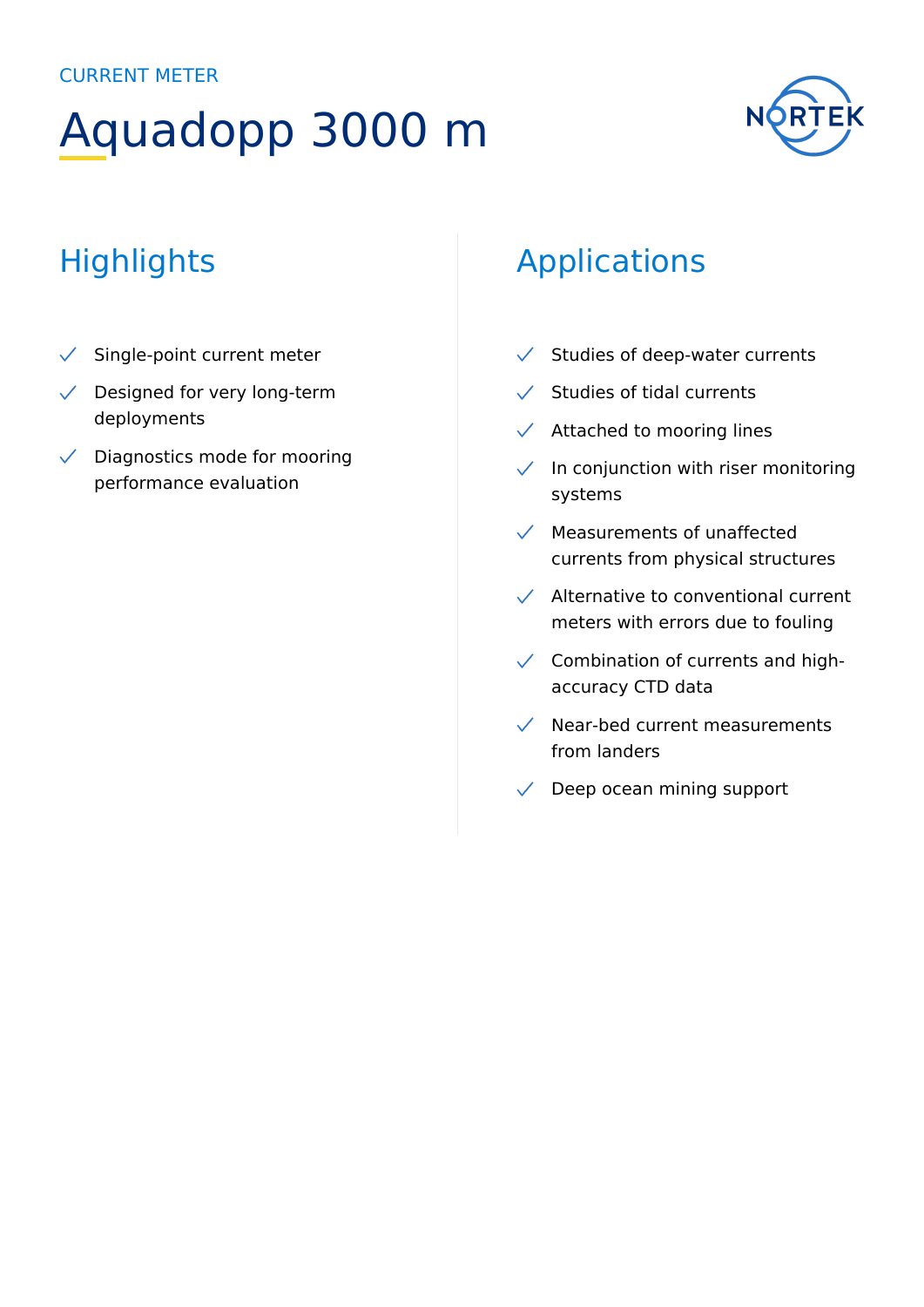# Aquadopp 3000 m



### Technical specifications

| $\longrightarrow$ Water velocity measurements |                                            |
|-----------------------------------------------|--------------------------------------------|
| Maximum profiling range                       | N/A                                        |
| Cell size                                     | 0.75 m                                     |
| Minimum blanking                              | 0.50 m                                     |
| Maximum number of cells                       | $\mathbf{1}$                               |
| Measurement cell position                     | 0.5-5.0 m (user-selectable)                |
| Default position (along beam)                 | $0.50 - 2.0$ m                             |
| Velocity range                                | $±5$ m/s                                   |
| Accuracy                                      | $\pm 1\%$ of measured value $\pm 0.5$ cm/s |
| Velocity precision                            | Consult instrument software                |
| Maximum sampling rate (output)                | 1 Hz                                       |
| Internal sampling rate                        | 23 Hz                                      |
| $\longrightarrow$ Echo intensity              |                                            |
| Sampling                                      | Same as velocity                           |
| Resolution                                    | 0.45dB                                     |
| Dynamic range                                 | 90 dB                                      |
| Transducer acoustic frequency                 | 2 MHz                                      |
| Number of beams                               | 3                                          |
| Beam width                                    | $3.4^\circ$                                |
| $\longrightarrow$ HR option                   |                                            |
| Maximum profiling range                       | N/A                                        |
| Cell size                                     | N/A                                        |
| Minimum blanking                              | N/A                                        |
| Maximum number of cells                       | N/A                                        |
| Range/Velocity limitations                    | N/A                                        |
| Accuracy                                      | N/A                                        |
| Max. sampling rate                            | N/A                                        |
| $\rightarrow$ Z-Cell option                   |                                            |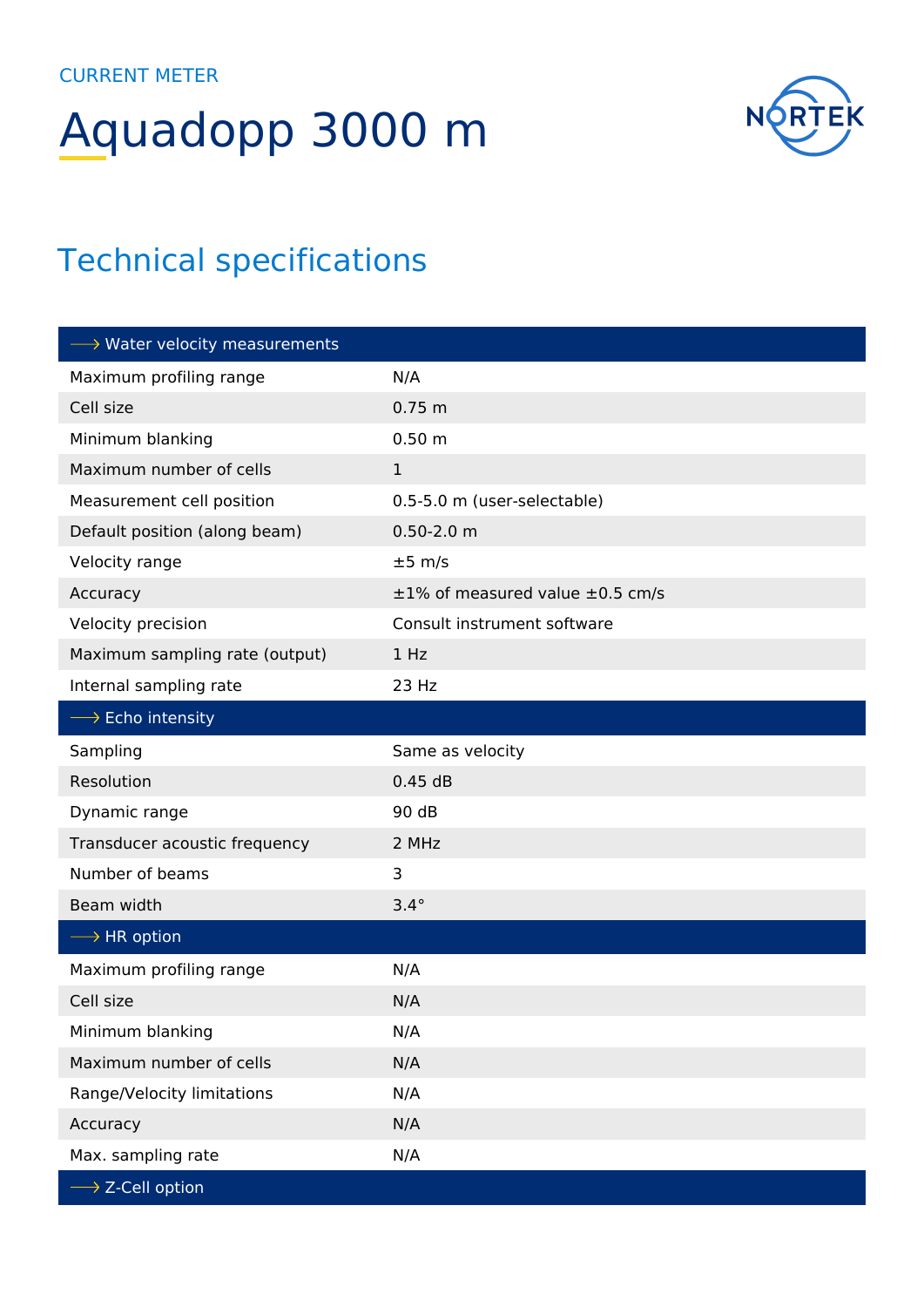## Aquadopp 3000 m



| Cell zero acoustic frequency              | N/A                                                                                                                 |
|-------------------------------------------|---------------------------------------------------------------------------------------------------------------------|
| Maximum profiling range                   | N/A                                                                                                                 |
| Number of beams                           | N/A                                                                                                                 |
| $\longrightarrow$ Sensors                 |                                                                                                                     |
| Temperature:                              | Thermistor embedded in head                                                                                         |
| Temp. range                               | -4 to $+40$ °C                                                                                                      |
| Temp. accuracy/resolution                 | 0.1 °C/0.01 °C                                                                                                      |
| Temp. time response                       | 10 min                                                                                                              |
| Compass:                                  | Magnetometer                                                                                                        |
| Accuracy/resolution                       | $2^{\circ}/0.1^{\circ}$ for tilt < 20°                                                                              |
| Tilt:                                     | Liquid level                                                                                                        |
| Accuracy/resolution                       | $0.2^{\circ}/0.1^{\circ}$                                                                                           |
| Maximum tilt                              | $30^{\circ}$                                                                                                        |
| Up or Down                                | Automatic detect                                                                                                    |
| Pressure:                                 | Piezoresistive                                                                                                      |
| Range                                     | 3000 m                                                                                                              |
| Accuracy/precision                        | 0.5% FS / 0.005% of full scale                                                                                      |
| $\longrightarrow$ Analog inputs           |                                                                                                                     |
| No. of channels                           | $\overline{2}$                                                                                                      |
| Supply voltage to analogoutput<br>devices | Three options selectable through firmwarecommands: 1)<br>Battery voltage/500 mA, 2) +5 V/250 mA, 3) +12 V/100<br>mA |
| Voltage input                             | $0-5V$                                                                                                              |
| Resolution                                | 16-bit A/D                                                                                                          |
| $\longrightarrow$ Data recording          |                                                                                                                     |
| Capacity                                  | 9 MB, can add 4/16 GB                                                                                               |
| Data record                               | 40 bytes                                                                                                            |
| Diagnostics record                        | 40 bytes                                                                                                            |
| Wave record                               | N/A                                                                                                                 |
| Mode                                      | Stop when full (default) or wrap mode                                                                               |
| $\longrightarrow$ Real-time clock         |                                                                                                                     |
| Accuracy                                  | $±1$ min/year                                                                                                       |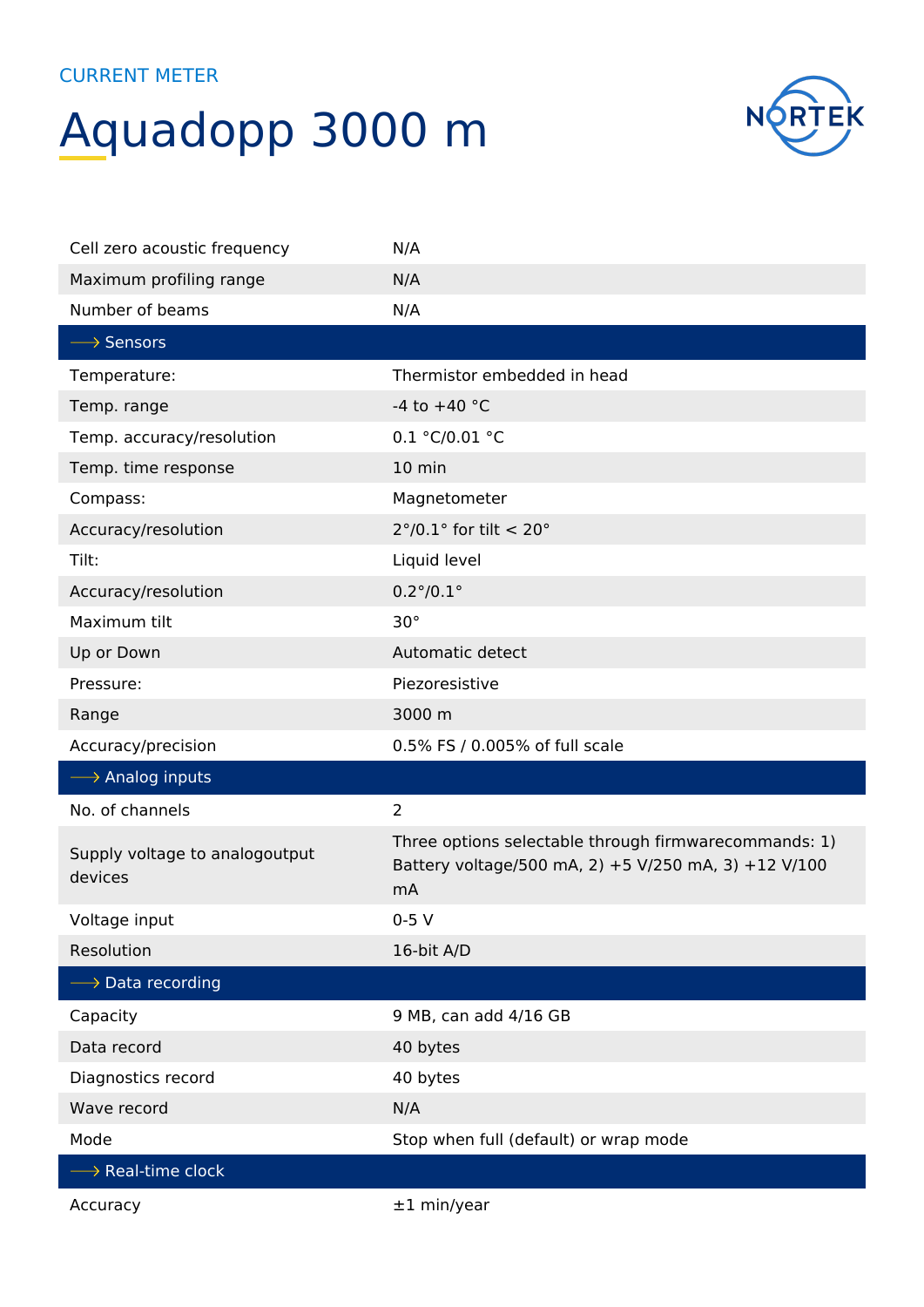## Aquadopp 3000 m



| $\longrightarrow$ Real-time clock     |                                                                                                                |
|---------------------------------------|----------------------------------------------------------------------------------------------------------------|
| Backup in absence of power            | 4 weeks                                                                                                        |
| $\longrightarrow$ Data communications |                                                                                                                |
| I/O                                   | RS-232 or RS-422                                                                                               |
| Communication baud rate               | 300-115200 Bd                                                                                                  |
| Recorder download baud rate           | 600/1200 kBd for both RS-232 and RS-422                                                                        |
| User control                          | Handled via "Aquadopp" software, ActiveX®function calls,<br>or direct commands with binaryor ASCII data output |
| $\longrightarrow$ Connectors          |                                                                                                                |
| <b>Bulkhead</b>                       | MCBH-8-FS                                                                                                      |
| Cable                                 | PMCIL-8-MP on 10 m polyurethane cable                                                                          |
| $\longrightarrow$ Software            |                                                                                                                |
| Functions                             | Deployment planning, instrument configuration, data<br>retrieval and conversion (for Windows®)                 |
| $\longrightarrow$ Power               |                                                                                                                |
| DC input                              | 9-15 V DC                                                                                                      |
| Maximum peak current                  | 3A                                                                                                             |
| Avg. power consumption                | 0.015 W                                                                                                        |
| Sleep current                         | $< 100 \mu A$                                                                                                  |
| Transmit power                        | 20 W                                                                                                           |
| $\longrightarrow$ Batteries           |                                                                                                                |
| Battery capacity                      | 50 Wh (alkaline or Li-ion), 165 Wh (lithium), Single or dual                                                   |
| New battery voltage                   | 13.5 V DC (alkaline)                                                                                           |
| $\longrightarrow$ Environmental       |                                                                                                                |
| Operating temperature                 | -5 to $+40$ °C                                                                                                 |
| Storage temperature                   | -20 to +60 $^{\circ}$ C                                                                                        |
| Shock and vibration                   | IEC 721-3-2                                                                                                    |
| <b>EMC</b> approval                   | <b>IEC 61000</b>                                                                                               |
| Depth rating                          | 3000 m                                                                                                         |
| $\longrightarrow$ Materials           |                                                                                                                |
| Standard model                        | POM housing                                                                                                    |